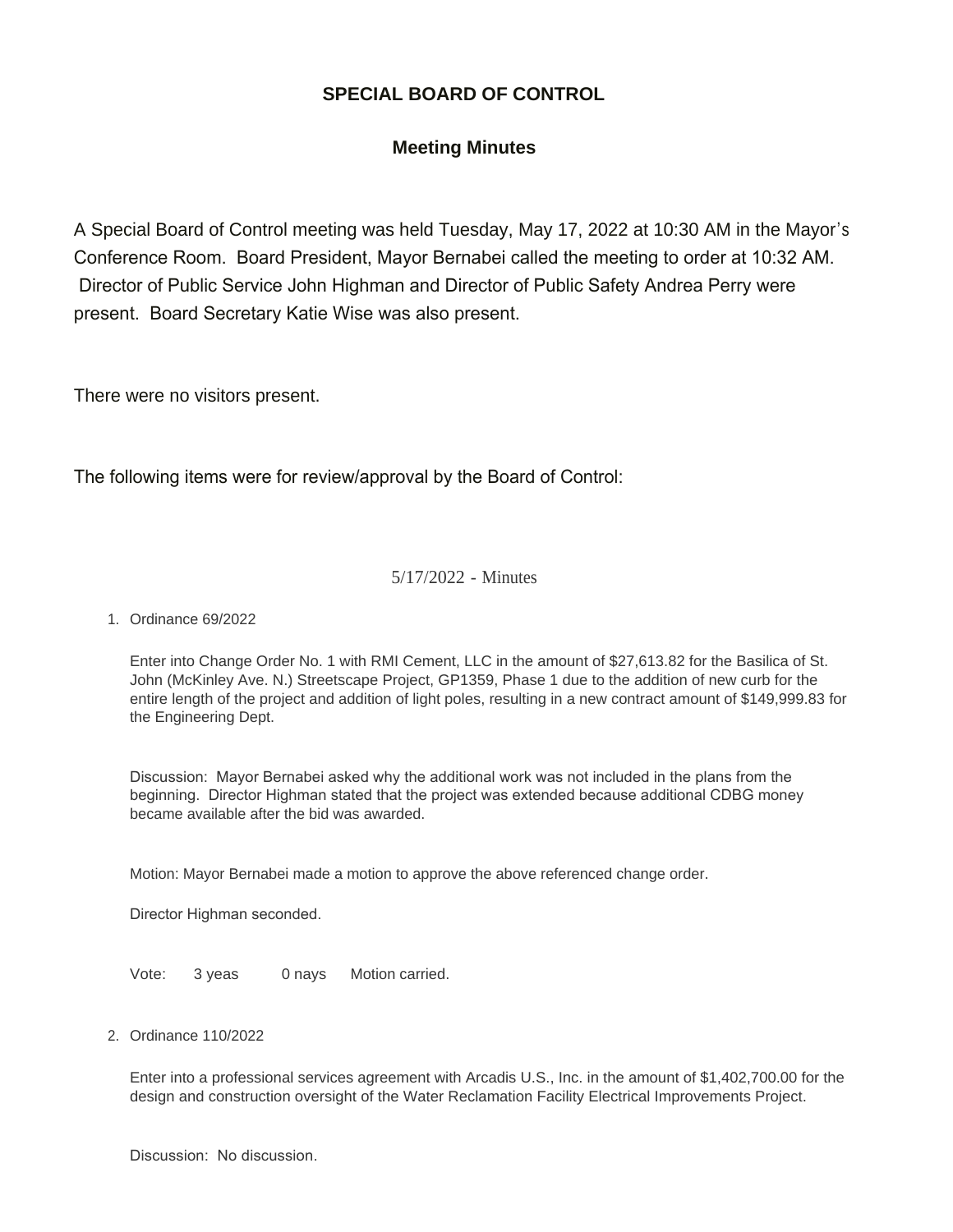Motion: Mayor Bernabei made a motion to approve the above referenced contract.

Director Highman seconded.

Vote: 3 yeas 0 nays Motion carried.

Ordinance 69/2022 3.

Enter into contract with Henderson Products, Inc., in the amount of \$111,530.00 for the purchase of a 2022 Snow and Ice Control Truck Equipment Package for the Street Department's Kenworth Snow Plow Cab & Chassis pursuant to the Sourcewell Cooperative Purchasing Program which exempts said purchase from competitive bidding.

Discussion: Director Highman asked if this snow and ice control package was for the one salt truck cab and chassis from Kenworth that was previously approved. Katie Wise stated that was correct. Director Highman also asked if we had initially planned to purchase two snow plow trucks and equipment packages per the ordinance, but Kenworth did not have the 2023 pricing yet to price a second truck. Katie confirmed that was also correct. The Street Dept. will be contacted to check on the status of the pricing availability for the second truck.

Motion: Mayor Bernabei made a motion to approve the above referenced contract.

Director Highman seconded.

Vote: 3 yeas 0 nays Motion carried.

Ordinance 69/2022 4.

Enter into a professional services agreement with Tyler Technologies, Inc. in the amount of \$72,025.00 for the purchase of a Content Manager Document Solution Program for document storage by electronically capturing, managing and retrieving scanned/electronic documents for the IT Department.

Discussion: No discussion.

Motion: Mayor Bernabei made a motion to approve the above referenced agreement.

Director Highman seconded.

Vote: 3 yeas 0 nays Motion carried.

5. Ordinance 7/2022

Award and enter into a one (1) year supply contract, with the option of three (3) individual one-year